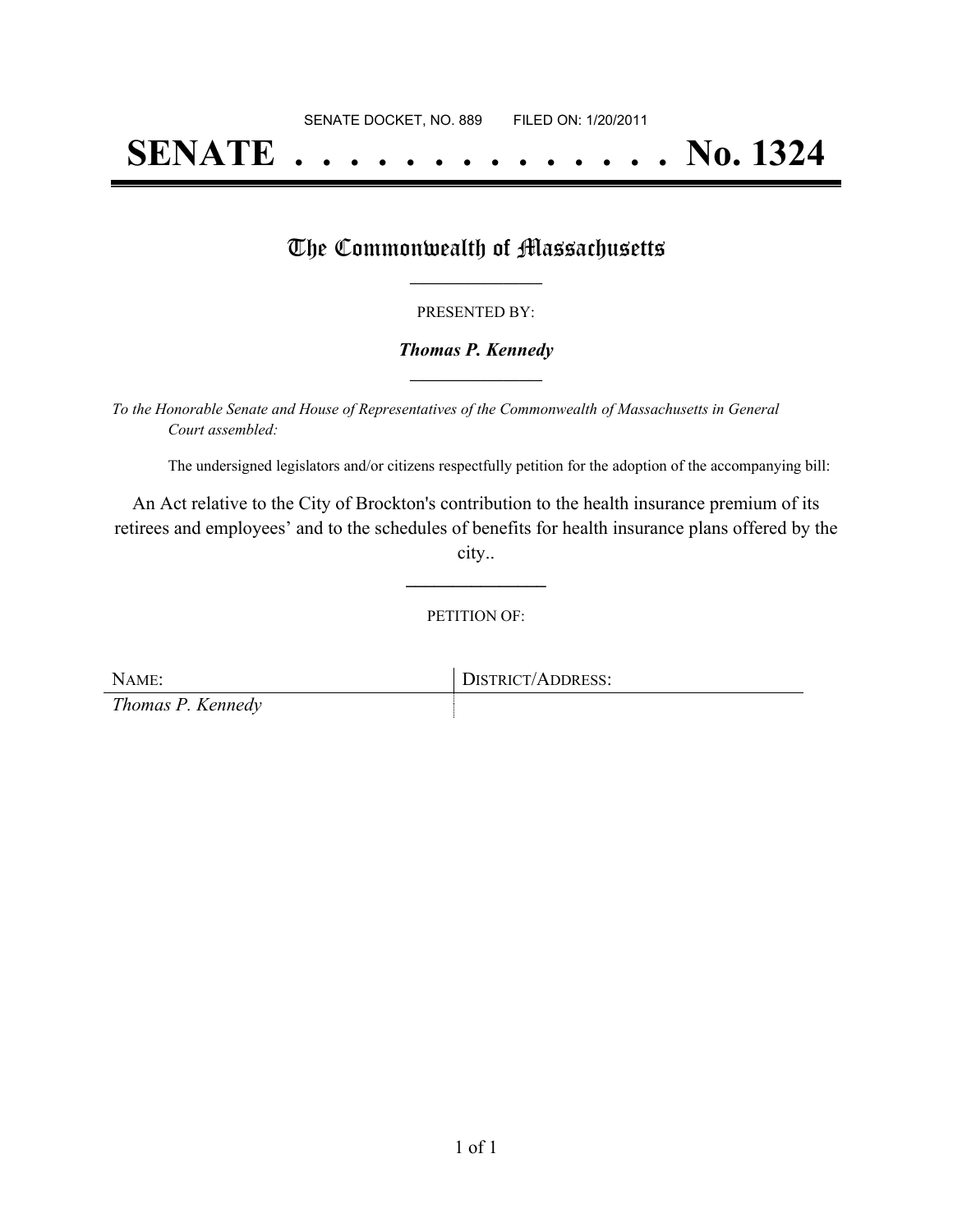## **SENATE . . . . . . . . . . . . . . No. 1324**

By Mr. Kennedy, petition (accompanied by bill, Senate, No. 1324) of Kennedy (with the approval of the mayor and city council) for legislation relative retiree and employee health care premiums in the city of Brockton [Joint Committee on Public Service].

### [SIMILAR MATTER FILED IN PREVIOUS SESSION SEE SENATE, NO. *2030* OF 2009-2010.]

## The Commonwealth of Massachusetts

**\_\_\_\_\_\_\_\_\_\_\_\_\_\_\_ In the Year Two Thousand Eleven \_\_\_\_\_\_\_\_\_\_\_\_\_\_\_**

An Act relative to the City of Brockton's contribution to the health insurance premium of its retirees and employees' and to the schedules of benefits for health insurance plans offered by the city..

Be it enacted by the Senate and House of Representatives in General Court assembled, and by the authority *of the same, as follows:*

| $\mathbf{1}$   | SECTION 1. Voted to petition the General Court to the end that legislation be adopted              |
|----------------|----------------------------------------------------------------------------------------------------|
| $\overline{2}$ | precisely as follows: The General Court may make clerical or editorial changes of form only to     |
| 3              | the bill unless the Mayor approves amendments to the bill before enactment by the General          |
| 4              | Court. The Mayor is hereby authorized to approve amendments which shall be within the scope        |
| 5 <sup>1</sup> | of the general public objectives of this petition.                                                 |
| 6              | SECTION 2. Notwithstanding the provisions of any general or special law to the                     |
| $\overline{7}$ | contrary, the percent contribution of the City of Brockton to the health insurance premiums of its |
| 8              | employees shall not exceed 60 percent.                                                             |